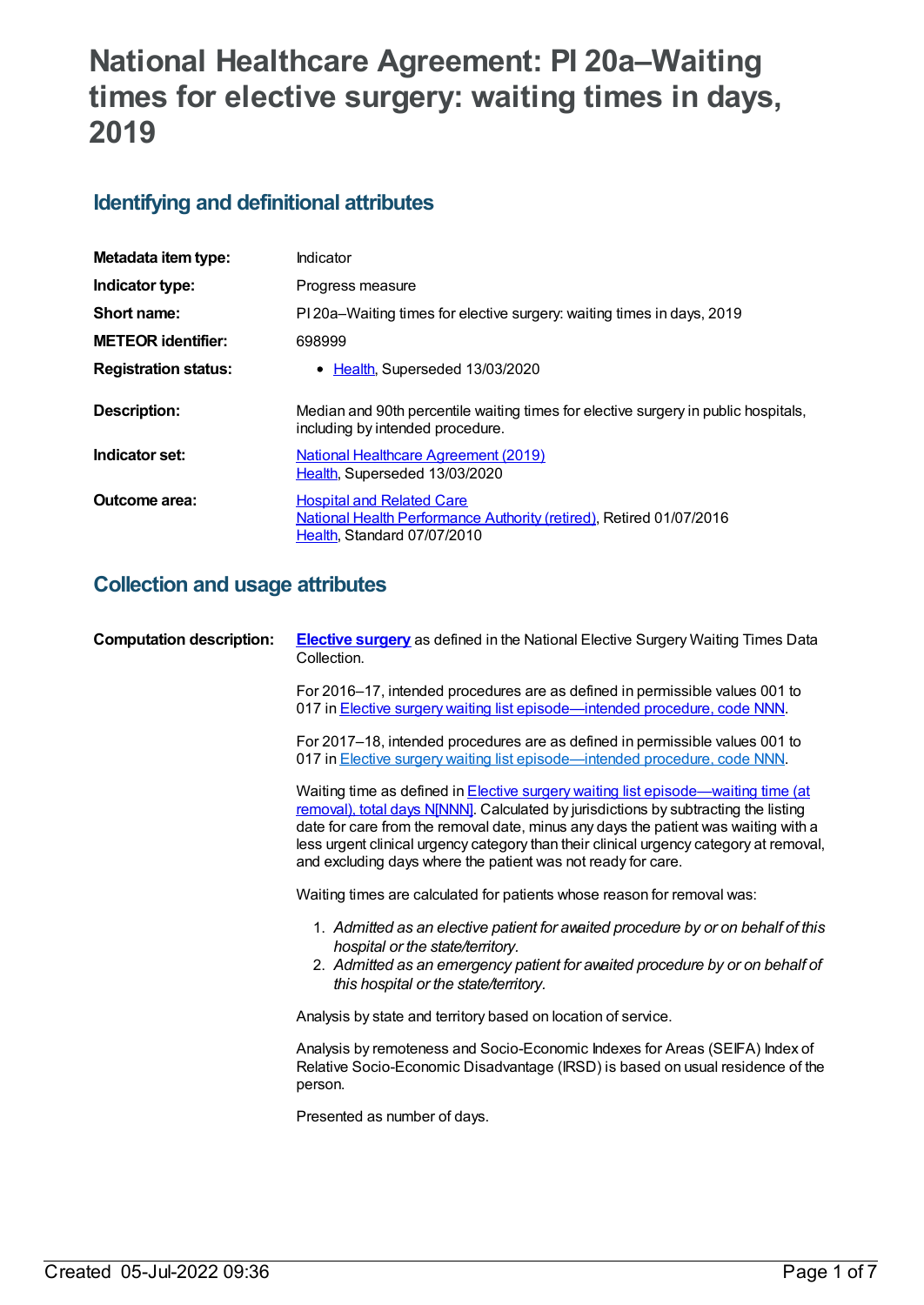**Computation:** Number of days waited at 50th and 90th percentile.

Calculated overall and for each intended procedure.

The 50th and 90th percentiles have been rounded to the nearest whole number of days.

The calculation is where:

*n* is the number of observations and

*p* is the percentile value divided by 100,

then  $n \times p = i + f$  (where *i* is an integer and *f* is the fractional part of  $n \times p$ ).

If  $n \times p$  is an integer, the percentile value will correspond to the average of the values for the *i*<sup>th</sup> and (*i*+1)<sup>th</sup> observations.

If  $n \times p$  is not an integer, the percentile value will correspond to the value for the (i+1)<sup>th</sup> observation.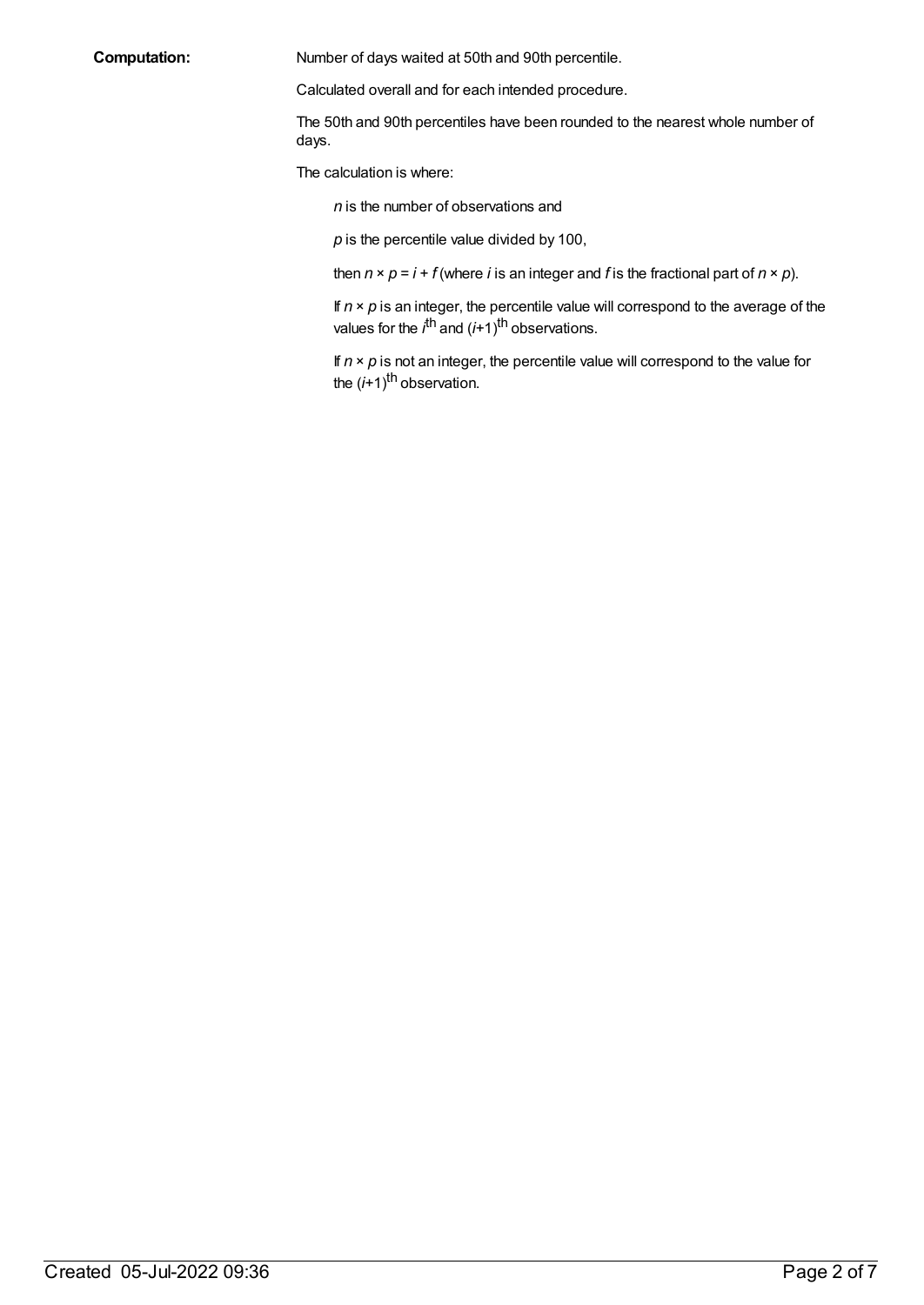Elective surgery waiting list [episode—reason](https://meteor.aihw.gov.au/content/471735) for removal from a waiting list, code N

#### **Data Source**

National Hospital Morbidity [Database](https://meteor.aihw.gov.au/content/394352) (NHMD)

**NMDS / DSS**

[Admitted](https://meteor.aihw.gov.au/content/612171) patient care NMDS 2016-17

**Guide for use**

Data source type: Administrative by-product data

#### **Data Element / Data Set**

Elective surgery waiting list [episode—reason](https://meteor.aihw.gov.au/content/471735) for removal from a waiting list, code N

**Data Source**

National elective surgery waiting times data [collection](https://meteor.aihw.gov.au/content/635534)

**NMDS / DSS**

Elective surgery waiting times NMDS [2017-18](https://meteor.aihw.gov.au/content/651416)

**Guide for use**

Data source type: Administrative by-product data

### **Data Element / Data Set**

Elective surgery waiting list [episode—waiting](https://meteor.aihw.gov.au/content/598074) time (at removal), total days N[NNN]

**Data Source**

National Hospital Morbidity [Database](https://meteor.aihw.gov.au/content/394352) (NHMD)

**NMDS / DSS**

[Admitted](https://meteor.aihw.gov.au/content/612171) patient care NMDS 2016-17

**Guide for use**

Data source type: Administrative by-product data

#### **Data Element / Data Set**

Elective surgery waiting list [episode—waiting](https://meteor.aihw.gov.au/content/598074) time (at removal), total days N[NNN]

**Data Source**

National elective surgery waiting times data [collection](https://meteor.aihw.gov.au/content/635534)

**NMDS / DSS**

Elective surgery waiting times NMDS [2017-18](https://meteor.aihw.gov.au/content/651416)

**Guide for use**

Data source type: Administrative by-product data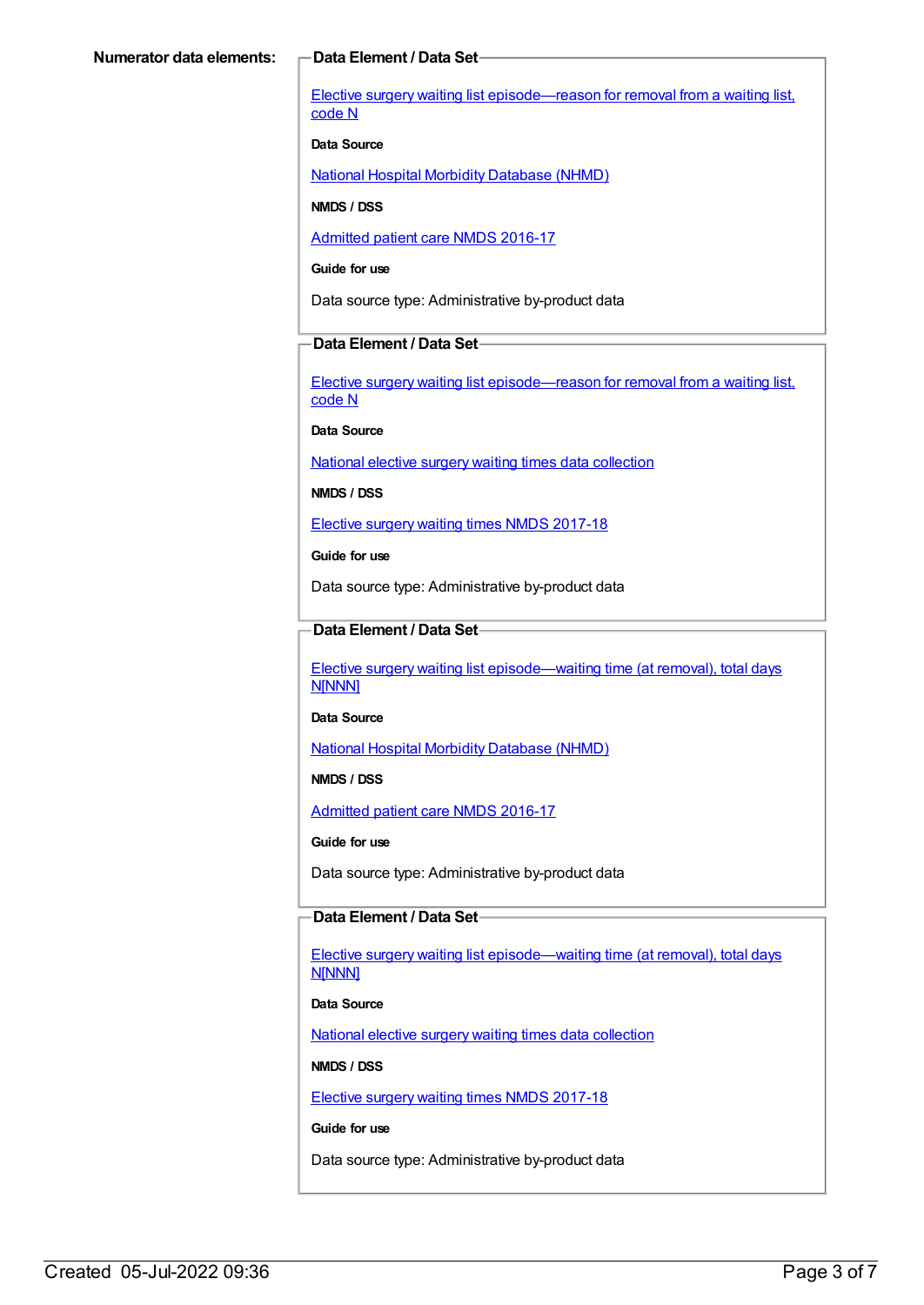**Disaggregation:** 2016–17 (revised following jurisdiction provision of elective surgery waiting times cluster data to the National Hospital Morbidity Database (NHMD)), 2017–18— State and territory, by intended procedure (and total), by:

- peer group
- Indigenous status

2016–17 (revised following jurisdiction provision of elective surgery waiting times cluster data to the NHMD)—State and territory, by:

- remoteness (Australian Statistical Geography Standard (ASGS) 2011 Remoteness Structure)
- 2011 SEIFA IRSD quintiles

2016–17 (revised following jurisdiction provision of elective surgery waiting times cluster data to the NHMD)—Nationally, by (all not reported):

• 2011 SEIFA IRSD deciles

**Data Element / Data Set**

- selected intended procedures (cataract extraction, cholecystectomy, coronary artery bypass graft, cystoscopy) by 2011 SEIFA IRSD quintiles
- intended procedure, by peer group, by Indigenous status, by remoteness (ASGS 2011 Remoteness Structure).

Some disaggregations may result in numbers too small for publication.

Disaggregation by peer group uses the peer group classification as described in the AIHW publication *[Australian](http://www.aihw.gov.au/publication-detail/?id=60129553446) hospital peer groups*.

#### **Disaggregation data elements:**

| Establishment-organisation identifier (Australian), NNX[X]NNNNN                                                                  |  |
|----------------------------------------------------------------------------------------------------------------------------------|--|
| Data Source                                                                                                                      |  |
| National elective surgery waiting times data collection                                                                          |  |
| NMDS / DSS                                                                                                                       |  |
| <b>Elective surgery waiting times NMDS 2017-18</b>                                                                               |  |
| Guide for use                                                                                                                    |  |
| Data source type: Administrative by-product data<br>Used for disaggregation by state/territory and to derive hospital peer group |  |
| Data Element / Data Set-                                                                                                         |  |
| Establishment-organisation identifier (state/territory), NNNNN                                                                   |  |
| Data Source                                                                                                                      |  |
| <b>National Hospital Morbidity Database (NHMD)</b>                                                                               |  |
| NMDS / DSS                                                                                                                       |  |
| <b>Admitted patient care NMDS 2016-17</b>                                                                                        |  |
| Guide for use                                                                                                                    |  |
| Data source type: Administrative by-product data                                                                                 |  |
| Used to derive hospital peer group                                                                                               |  |
| Data Element / Data Set-                                                                                                         |  |
| Person-area of usual residence, statistical area level 2 (SA2) code (ASGS<br>2011) N(9)                                          |  |
| Data Source                                                                                                                      |  |
| <b>National Hospital Morbidity Database (NHMD)</b>                                                                               |  |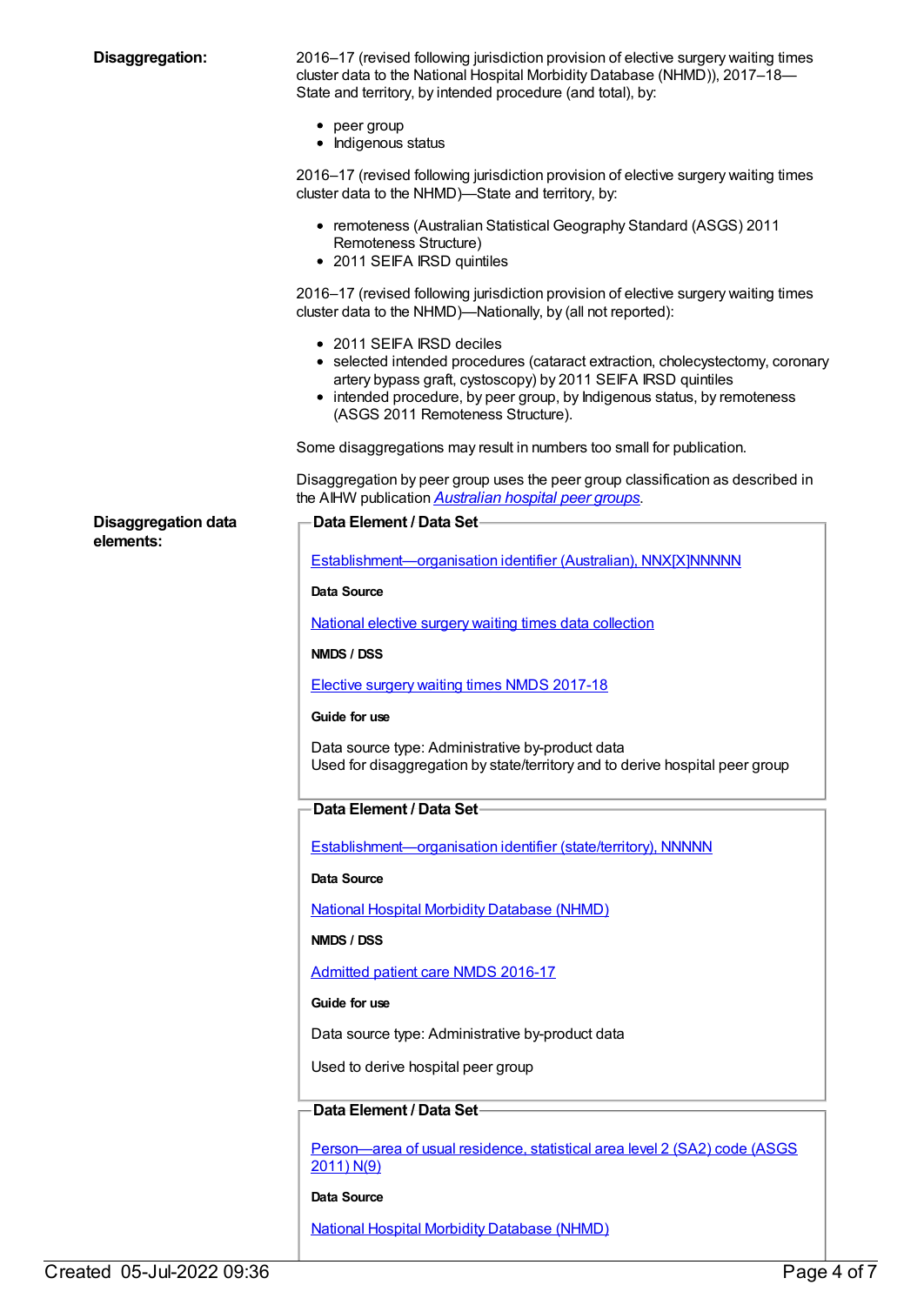#### **NMDS / DSS**

#### [Admitted](https://meteor.aihw.gov.au/content/612171) patient care NMDS 2016-17

#### **Guide for use**

Data source type: Administrative by-product data

Used for disaggregation by state/territory, remoteness and SEIFA IRSD

#### **Data Element / Data Set**

Person-Indigenous status, code N

**Data Source**

National Hospital Morbidity [Database](https://meteor.aihw.gov.au/content/394352) (NHMD)

**NMDS / DSS**

[Admitted](https://meteor.aihw.gov.au/content/612171) patient care NMDS 2016-17

**Guide for use**

Data source type: Administrative by-product data

#### **Data Element / Data Set**

Person-Indigenous status, code N

**Data Source**

National elective surgery waiting times data [collection](https://meteor.aihw.gov.au/content/635534)

**NMDS / DSS**

Elective surgery waiting times NMDS [2017-18](https://meteor.aihw.gov.au/content/651416)

**Guide for use**

Data source type: Administrative by-product data

### **Data Element / Data Set**

Elective surgery waiting list [episode—intended](https://meteor.aihw.gov.au/content/637500) procedure, code NNN

**Data Source**

National Hospital Morbidity [Database](https://meteor.aihw.gov.au/content/394352) (NHMD)

**NMDS / DSS**

[Admitted](https://meteor.aihw.gov.au/content/612171) patient care NMDS 2016-17

**Guide for use**

Data source type: Administrative by-product data

### **Data Element / Data Set**

Elective surgery waiting list [episode—intended](https://meteor.aihw.gov.au/content/683718) procedure, code NNN

**Data Source**

National elective surgery waiting times data [collection](https://meteor.aihw.gov.au/content/635534)

**NMDS / DSS**

Elective surgery waiting times NMDS [2017-18](https://meteor.aihw.gov.au/content/651416)

**Guide for use**

Data source type: Administrative by-product data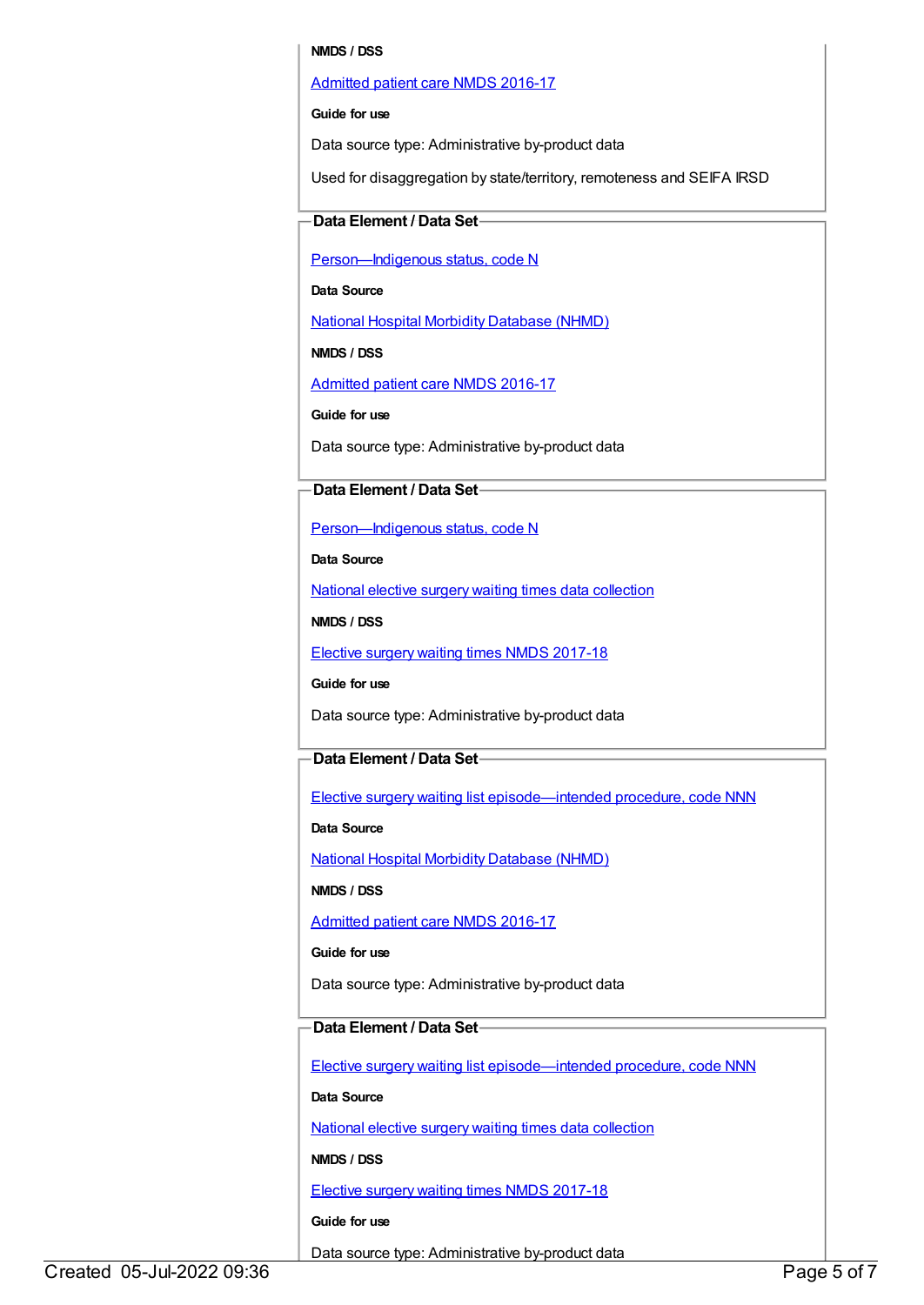**Comments:** Most recent data available for 2019 National Healthcare Agreement performance reporting: 2017–18.

> Intended procedures are a subset of all procedures, e.g. in 2016–17, approximately 64% of removals did not fall into one of the selected intended procedures.

For 2016–17 data, the 2011 SEIFA IRSD quintile and decile data will be produced using the Australian Statistical Geography Standard 2011 geographical unit of Statistical Area Level 2.

The scope of the National Elective Surgery Waiting Times Data Collection is patients on, or removed from, waiting lists for elective surgery which are managed by public acute hospitals.

Note that for the 2016 and previous reports, disaggregations by public hospital peer group for this indicator were calculated using the peer group classification method as reported in *[Australian](http://www.aihw.gov.au/publication-detail/?id=10737421633) hospital statistics 2010–11*.

## **Representational attributes**

| <b>Representation class:</b> | Percentile              |
|------------------------------|-------------------------|
| Data type:                   | Real                    |
| Unit of measure:             | Time (e.g. days, hours) |
| Format:                      | <b>NINNN1</b>           |

## **Indicator conceptual framework**

| <b>Framework and</b> | Accessibility |
|----------------------|---------------|
| dimensions:          |               |

## **Data source attributes**

| Data sources:                    | Data Source                                                    |
|----------------------------------|----------------------------------------------------------------|
|                                  | <u>National elective surgery waiting times data collection</u> |
|                                  | <b>Frequency</b>                                               |
|                                  | Data custodian                                                 |
|                                  | Australian Institute of Health and Welfare                     |
|                                  | Data Source                                                    |
|                                  | <b>National Hospital Morbidity Database (NHMD)</b>             |
|                                  | <b>Frequency</b>                                               |
|                                  | Annual                                                         |
|                                  | Data custodian                                                 |
|                                  | Australian Institute of Health and Welfare                     |
| <b>Accountability attributes</b> |                                                                |

| <b>Reporting requirements:</b>                         | National Healthcare Agreement                                                                             |
|--------------------------------------------------------|-----------------------------------------------------------------------------------------------------------|
| <b>Organisation responsible</b><br>for providing data: | Australian Institute of Health and Welfare                                                                |
| collection required:                                   | <b>Further data development /</b> Specification: Final, the measure meets the intention of the indicator. |